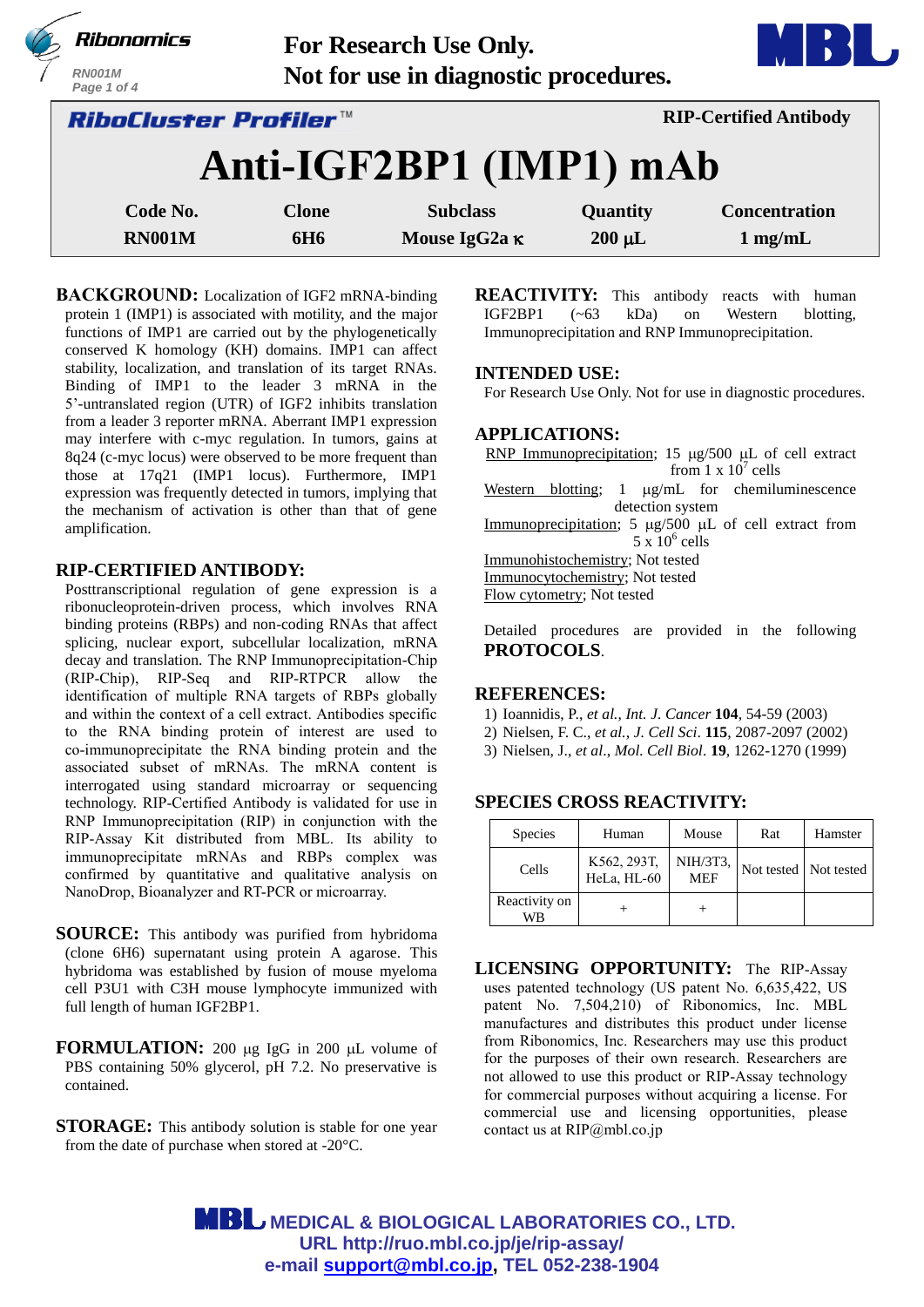

**Analysis of isolated RNA with Bioanalyzer.** 

| Average of the RNA Quantity $(n=2)$ |            |  |
|-------------------------------------|------------|--|
| Antibody                            | $RNA$ (ng) |  |
| mouse IgG2a                         | 65.0       |  |
| anti-IGF2BP1 mAb                    | 614.0      |  |
| <b>Total RNA</b>                    | 181500.0   |  |

# **PROTOCOLS:**

# **RNP Immunoprecipitation**

Some buffers and reagents are included in the RIP-Assay Kit (MBL; code. RN1001). Please also refer to the protocol packaged in the RIP-Assay Kit.

[Material Preparation]

1. Lysis Buffer (+)

Before using the Lysis Buffer, protease inhibitors, RNase inhibitors, and DTT are added to the Lysis Buffer at the appropriate concentration.

2. Wash Buffer (+)

Before using the Wash Buffer, DTT is added to the Wash Buffer at the appropriate concentration.

## **Protocol**

- 1) Wash 1 x  $10^7$  cells 4 times with PBS and resuspend them with 500  $\mu$ L of ice-cold Lysis Buffer (+) containing appropriate protease inhibitors, RNase inhibitors, and DTT. Vortex thoroughly, then incubate it on ice for 10 minutes.
- 2) Centrifuge the tube at 12,000 x g for 5 minutes at 4°C and transfer the supernatant to another tube.
- 3) Add 25  $\mu$ L of 50% protein A agarose beads slurry resuspended in Lysis Buffer (+) into the supernatant.

Incubate it at 4°C with rotating for 1 hour.

- 4) Centrifuge the tube at 2,000 x g for 1 minute at 4°C and transfer the supernatant to another tube (precleared sample).
- 5) Mix 25  $\mu$ L of 50% protein A agarose beads slurry resuspended in nuclease-free PBS with Mouse IgG2a (isotype control) (MBL; code no. M076-3) or Anti-IGF2BP1 (IMP1) mAb (RN001M) at the concentration suggested in **APPLICATIONS,** and then add 1 mL of Wash buffer (+) into each tube. Incubate with gently agitation for 1 hour at 4°C.
- 6) Wash the beads once with ice-cold Lysis Buffer (+) (centrifuge the tube at 2,000 x g for 1 minute). Carefully discard the supernatant using a pipettor without disturbing the beads.
- 7) Add 500  $\mu$ L of cell lysate (precleared sample of step 4), then incubate with gentle agitation for 3 hours at 4°C.
- 8) Wash the beads 4 times with Wash Buffer (+) (centrifuge the tube at 2,000 x g for 1 minute).
- 9) Add 400 µL of Master mix solution (Solution I: Solution II = 10  $\mu$ L: 390  $\mu$ L). Vortex thoroughly, then spin-down.
- 10) Add 250  $\mu$ L of Solution III. Vortex thoroughly.
- 11) Centrifuge the tube at 2,000 x g for 2 minutes.
- 12) Transfer the supernatant to the tube containing 2  $\mu$ L of Solution IV.
- 13) Add 600  $\mu$ L of ice-cold 2-propanol and place at -20 $\mathrm{^{\circ}C}$  for 20 minutes. Centrifuge the tube at 12,000 x g for 10 minutes.
- 14) Wash the pellet 2 times with 0.5 mL of ice-cold 70% ethanol and let the pellet dry for 5-15 minutes.
- 15) Dissolve the pellets in nuclease-free water.
- 16) RNA was quantified using NanoDrop (Thermo Fisher Scientific Inc.) and the RNA quality was determined using the Bioanalyzer (Agilent Technologies, Inc.).

(Positive control for RNP Immunoprecipitation; K562)



## *Western blot analysis of IGF2BP1 expression in HeLa (1), 293T (2), HL-60 (3), NIH/3T3 (4) and MEF (5) using RN001M.*

# **SDS-PAGE & Western Blotting**

- 1) Wash cells (approximately 1 x  $10^7$  cells) 3 times with PBS and suspend them in 1 mL of Laemmli's sample buffer.
- 2) Boil the samples for 2 minutes and centrifuge. Load 10  $\mu$ L of sample per lane on a 1-mm-thick SDS-polyacrylamide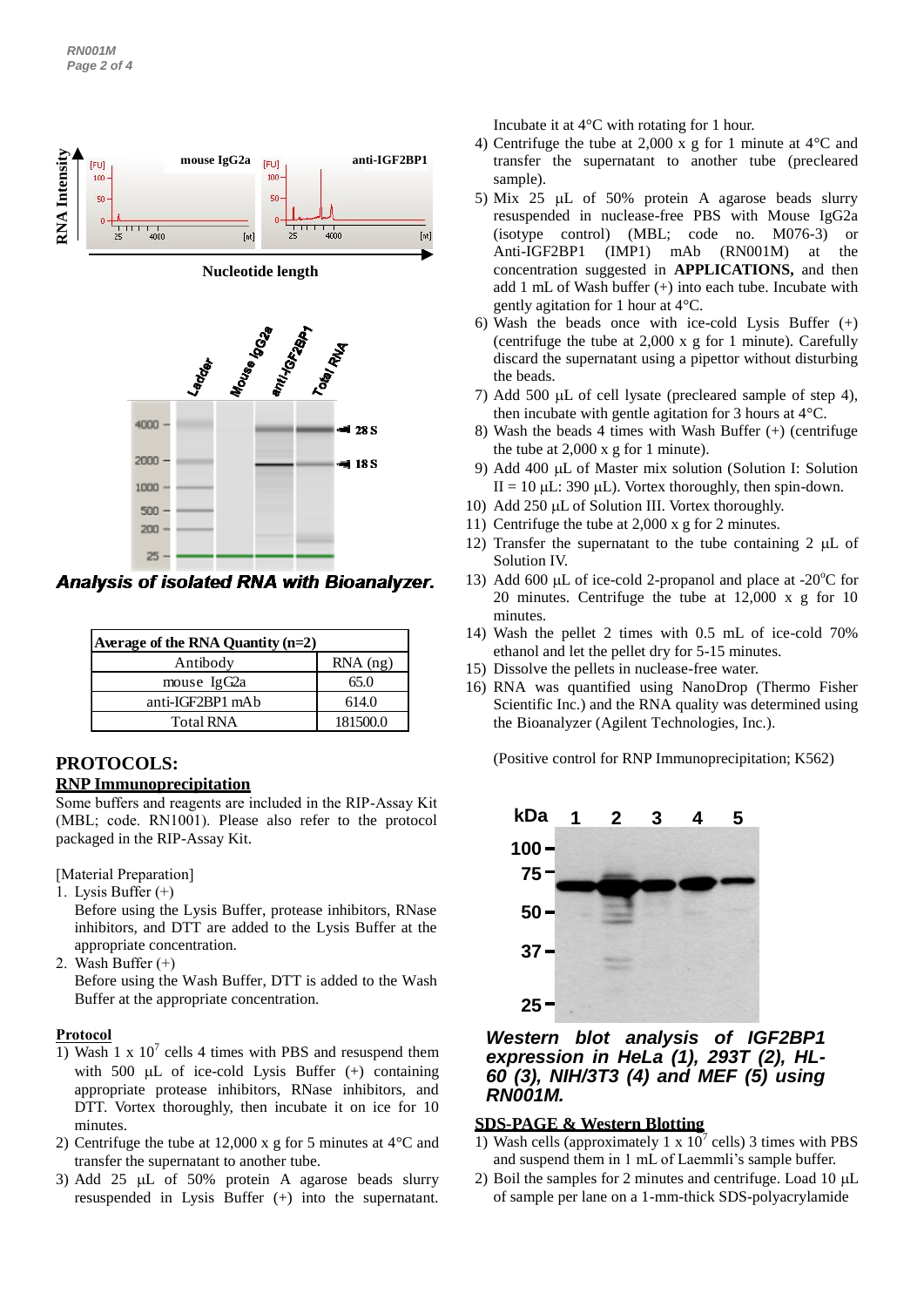*e* gel and carry out electrophoresis.

- *3* membrane at 1 mA/cm<sup>2</sup> for 1 hour in a semi-dry transfer *f* system (Transfer Buffer: 25 mM Tris, 190 mM glycine, 3) Blot the protein to a polyvinylidene difluoride (PVDF) 20% MeOH). See the manufacture's manual for precise transfer procedure.
- 4) To reduce nonspecific binding, soak the membrane in 10% skimmed milk (in PBS, pH 7.2) for 1 hour at room temperature, or overnight at 4°C.
- 5) Incubate the membrane for 1 hour at room temperature with primary antibody diluted with PBS (pH 7.2) containing 1% skimmed milk as suggested in the **APPLICATIONS**. (The concentration of antibody will depend on the conditions.)
- 6) Wash the membrane with PBS-T [0.05% Tween-20 in PBS] (5 minutes x 3 times).
- 7) Incubate the membrane with 1:10,000 Anti-IgG (Mouse) pAb-HRP (MBL; code no. 330) diluted with 1% skimmed milk (in PBS, pH 7.2) for 1 hour at room temperature.
- 8) Wash the membrane with PBS-T (5 minutes x 3 times).
- 9) Wipe excess buffer off the membrane, and incubate membrane with an appropriate chemiluminescence reagent for 1 minute.
- 10) Remove extra reagent from the membrane by dabbing with a paper towel, and seal it in plastic wrap.
- 11) The detection was performed with LAS-4000 (FUJIFILM).

(Positive controls for Western blotting; HeLa, 293T, HL-60, NIH/3T3, MEF)



#### *Immunoprecipitation of IGF2BP1 from K562 with mouse IgG2a (1) or RN001M (2). After immunoprecipitated with the antibody, immunocomplex was resolved on SDS-PAGE and immunoblotted with RN001M.*

#### **Immunoprecipitation**

- 1) Wash cells (approximately 1 x  $10^7$  cells) 2 times with PBS and resuspend them with 1 mL of ice-cold Lysis buffer (MBL; code. RN1001) containing protease inhibitors and DTT at appropriate concentrations. Vortex thoroughly, then incubate it on ice for 10 minutes.
- 2) Centrifuge the tube at 12,000 x g for 5 minutes at 4°C and transfer the supernatant to another fresh tube.
- 3) Add 20  $\mu$ L of 50% protein A agarose beads slurry

resuspended in Lysis Buffer into the supernatant. Incubate it at 4°C with rotating for 1 hour.

- 4) Centrifuge the tube at 2,000 x g for 1 minute at 4°C and transfer the supernatant to another fresh tube (precleared sample).
- 5) Mix 20  $\mu$ L of 50% protein A agarose beads slurry resuspended in PBS with Mouse IgG2a (isotype control) (MBL; code no. M076-3) or Anti-IGF2BP1 (IMP1) mAb (RN001M) at the concentration suggested in **APPLICATIONS,** and then add 1 mL of Wash buffer (MBL; code. RN1001) into each tube. Incubate with gentle agitation for 1 hour at 4°C.
- 6) Wash the beads once with ice-cold Lysis Buffer (centrifuge the tube at 2,000 x g for 1 minute). Carefully discard the supernatant using a pipettor without disturbing the beads.
- 7) Add 500  $\mu$ L of cell lysate (precleared sample of step 4), then incubate with gentle agitation for 3 hours at 4°C
- 8) Wash the beads 4 times with Wash Buffer (centrifuge the tube at 2,000 x g for 1 minute).
- 9) Resuspend the beads in 20  $\mu$ L of Laemmli's sample buffer, boil for 3-5 minutes, and centrifuge for 5 minutes. Use 20 L/lane for the SDS-PAGE analysis. (See **SDS-PAGE & Western blotting**.)

(Positive control for Immunoprecipitation; K562)

#### **RELATED PRODUCTS:**

| RIP-Assay Kit |                            |
|---------------|----------------------------|
| RN1001        | RIP-Assay Kit              |
| RN1005        | RIP-Assay Kit for microRNA |

#### RIP-Certified Antibody

| <b>RN001M</b> | Anti-IGF2BP1 (IMP1) mAb (6H6)     |
|---------------|-----------------------------------|
| <b>RN003M</b> | Anti-EIF2C2 (AGO2) mAb (1B1-E2H5) |
| <b>RN004M</b> | Anti-Ribosomal P0/P1/P2 mAb (9D5) |
| <b>RN005M</b> | Anti-EIF2C2 (AGO2) mAb (2A8)      |
| <b>RN006M</b> | Anti-EIF4E mAb $(C107-3-5)$       |
| <b>RN007M</b> | Anti-ELAVL1 (HuR) mAb (C67-1)     |
| <b>RN009M</b> | Anti-PABPC1 mAb (10E10)           |
| <b>RN001P</b> | Anti-EIF4E pAb                    |
| RN002P        | Anti-EIF4G1 pAb                   |
| RN003P        | Anti-EIF4G2 pAb                   |
| <b>RN004P</b> | Anti-ELAVL1 (HuR) pAb             |
| RN005P        | Anti-ELAVL2 (HuB) pAb             |
| RN006P        | Anti-ELAVL3 (HuC) pAb             |
| RN007P        | Anti-IGF2BP1 (IMP1) pAb           |
| <b>RN008P</b> | Anti-IGF2BP2 (IMP2) pAb           |
| <b>RN009P</b> | Anti-IGF2BP3 (IMP3) pAb           |
| <b>RN010P</b> | Anti-MSI1 (Musashi1) pAb          |
| RN011P        | Anti-PTBP1 pAb                    |
| RN012P        | Anti-STAU1 pAb                    |
| <b>RN013P</b> | Anti-STAU2 pAb                    |
| RN014P        | Anti-TIA1 pAb                     |
| <b>RN015P</b> | Anti-YBX1 pAb                     |
| RN016P        | Anti-FMR1 pAb                     |
| <b>RN017P</b> | Anti-FXR1 pAb                     |
| <b>RN018P</b> | Anti-FXR2 pAb                     |
|               |                                   |